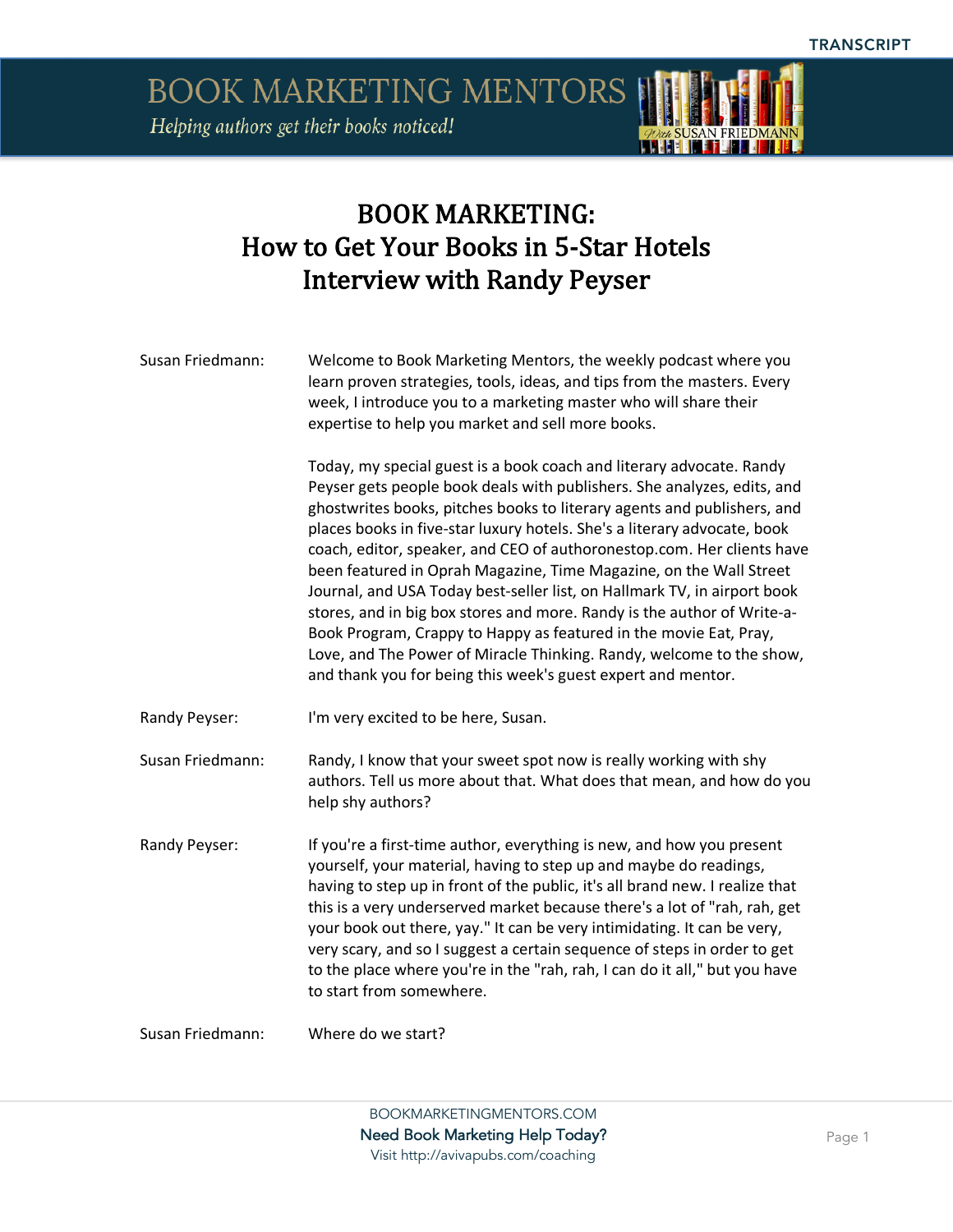## BOOK MARKETING MENTORS

| Randy Peyser:    | One of the easiest ways to start talking about your book is to do<br>Internet radio. Why this is easy is because no one's looking directly at<br>you, are they? That's one thing. You're taking the pressure off of<br>yourself. We all know there are hundreds of blog talk radio shows<br>where you can get your positioned as a guest because all of those<br>people who have shows need guests.                                                                                                                                                                                                                                                                                                                                                                                                                                                                                                                                                                         |
|------------------|-----------------------------------------------------------------------------------------------------------------------------------------------------------------------------------------------------------------------------------------------------------------------------------------------------------------------------------------------------------------------------------------------------------------------------------------------------------------------------------------------------------------------------------------------------------------------------------------------------------------------------------------------------------------------------------------------------------------------------------------------------------------------------------------------------------------------------------------------------------------------------------------------------------------------------------------------------------------------------|
| Susan Friedmann: | Very much so. They're always looking for experts in areas, and they're<br>hungry for guests. You're absolutely right.                                                                                                                                                                                                                                                                                                                                                                                                                                                                                                                                                                                                                                                                                                                                                                                                                                                       |
| Randy Peyser:    | That's true. Here's one of the secrets to doing any of these radio shows.<br>Because it's not visible to the audience, they cannot see you, so that<br>means you can write out your question list. Write out your question list,<br>maybe 12-10 really juicy questions. First send a copy of that, obviously,<br>to the interviewer, but there's the wonderful, magical surprise of it: I<br>want you to write the same list of questions, print it out again, but this<br>time, filling your answers. That's the sheet you want to have in front of<br>you. When you ask these questions, you have a basic idea as to the<br>answer you want to discuss. This is a great way to start positioning<br>yourself, and the more radio you do, the more you're going to start to<br>remember your answers.                                                                                                                                                                      |
|                  | Let's talk about the kind of questions you want to ask. Think in terms of<br>the reader, not in terms of you. You always have to be thinking about<br>answering the question, what's in it for me, from the reader's<br>perspective. This is especially true for people writing memoir because<br>there's a lot of memoir that's being written. People want to share their<br>life experiences because they overcame something, and they want to<br>help somebody along the way, which is great, but think of it always in<br>terms of "what's in it for me" from the reader's perspective. Think about<br>their pain points and what basically the problem that happened and the<br>solution that got you through it. Those are just a few tips for doing<br>Internet radio, but it works very, very well. Certainly, incorporate<br>stories, incorporate facts, incorporate quotes. Think of one very, very<br>strong quote that readers or listeners can walk away with. |
| Susan Friedmann: | I love that technique with the questions and the answers. In fact, I've<br>used that myself, especially if I'm being interviewed by somebody on a<br>subject that I know but I don't always feel as confident about, so having<br>those answers written out for myself really helps me. It's like my<br>security blanket.                                                                                                                                                                                                                                                                                                                                                                                                                                                                                                                                                                                                                                                   |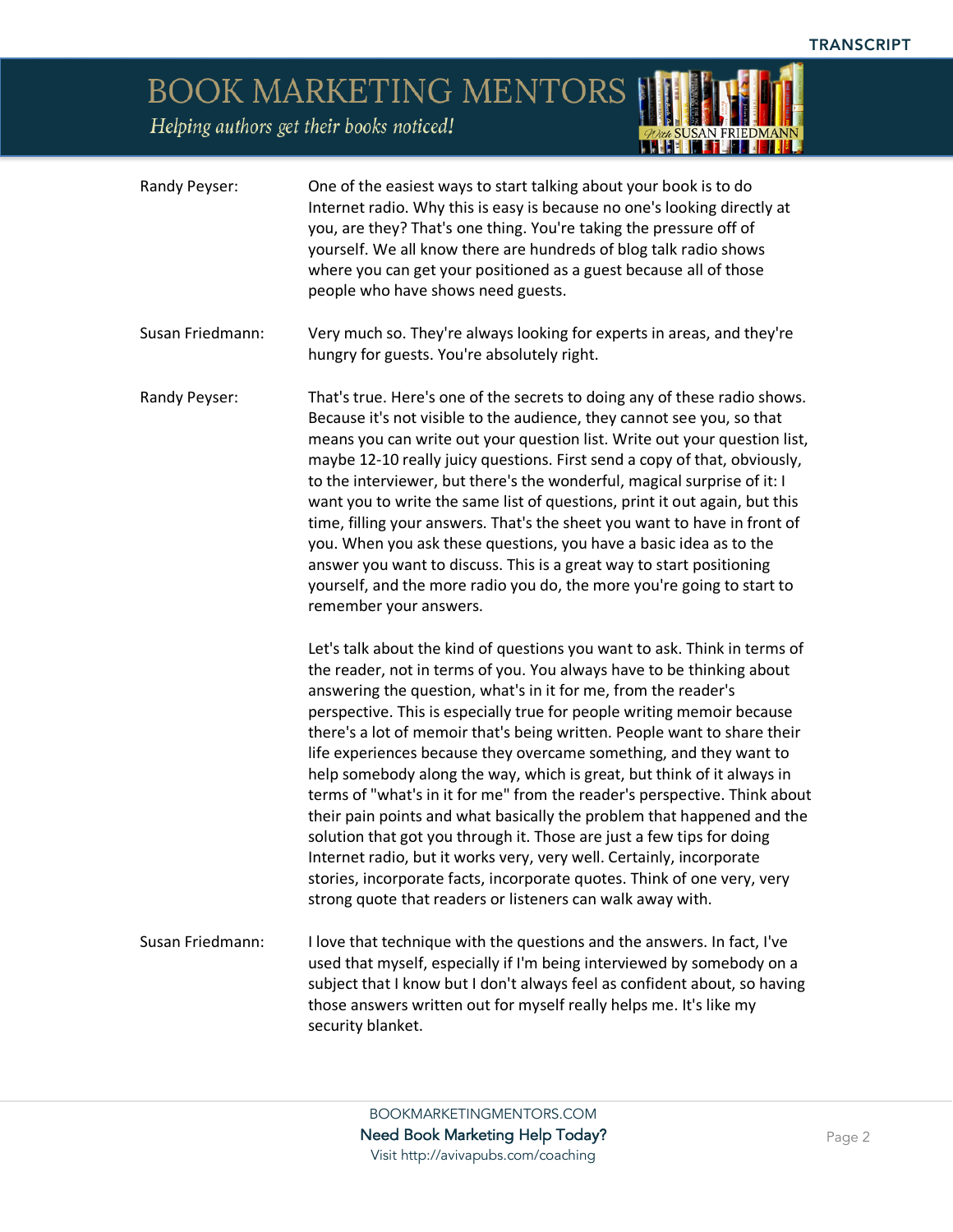## BOOK MARKETING MENTORS

| Randy Peyser:    | Absolutely. I want to share something. Many, many years ago, like over<br>20 years ago, before I started Author One Step and was really totally<br>engaged in book publishing, I was in magazine publishing up until that<br>time. I met an author who had been on Oprah, and she gave me this tip,<br>which I think is really golden, and I do want to pass it along to listeners,<br>which is, this woman said, "Know your material backwards and<br>forwards. Just because you wrote the book, after you finish writing it,<br>you may not remember all of your pithy points and things that you want<br>to discuss." This author said she read her book constantly. She kept the<br>copy of it in her bathroom, and every time she sat down on the throne,<br>she read and reread her book, so she was really learning her material<br>backwards and forwards. |
|------------------|--------------------------------------------------------------------------------------------------------------------------------------------------------------------------------------------------------------------------------------------------------------------------------------------------------------------------------------------------------------------------------------------------------------------------------------------------------------------------------------------------------------------------------------------------------------------------------------------------------------------------------------------------------------------------------------------------------------------------------------------------------------------------------------------------------------------------------------------------------------------|
| Susan Friedmann: | That's such a great point because you're absolutely right. I've got a<br>couple of my books, and they've got post-it notes in all of those pithy<br>areas, as you rightly say, so that I can go back and remind myself, "Well,<br>what did I write about this because at the time, it was really good, and it<br>still is good, so let me remember it," so yes.                                                                                                                                                                                                                                                                                                                                                                                                                                                                                                    |
| Randy Peyser:    | I want to bring this up because when you're marking places in a book,<br>you can't refer to those places if you're speaking live. One of the things<br>that I do is I would go to all of those pages where you have that post-it<br>note, and I would actually just make, in a Word document, and this is<br>what I do, I just make a list of the things that I might want to cover in my<br>talk, just basally a one-liner that just triggers my memory. I've found<br>that to be incredibly helpful when I'm planning out all of my talks.                                                                                                                                                                                                                                                                                                                       |
| Susan Friedmann: | For instance, I've got seven strategies in my Riches and Niches book,<br>How to Make it Big in a Small Market, and so I might talk about a certain<br>strategy, the third strategy is move the movers and shake the shakers,<br>and I might talk about what that is, but tell them that it's one of seven<br>strategy, hoping that it will spark them to think, "Oh, well, what are the<br>other six?" They want to know, so they may go and buy the book just to<br>find out what those other six are. What are your thoughts on that?                                                                                                                                                                                                                                                                                                                            |
| Randy Peyser:    | What you're doing is creating like a tease. I would probably give more<br>than one. Yes, I think that's absolutely true. Readers need a compelling<br>reason to buy any book. What is a compelling reason? One is to address<br>pain points, to know your audience well enough, like you wrote that<br>book for a specific purpose to help somebody with a specific need.<br>What is the most compelling factor, and really start to dig in there.                                                                                                                                                                                                                                                                                                                                                                                                                 |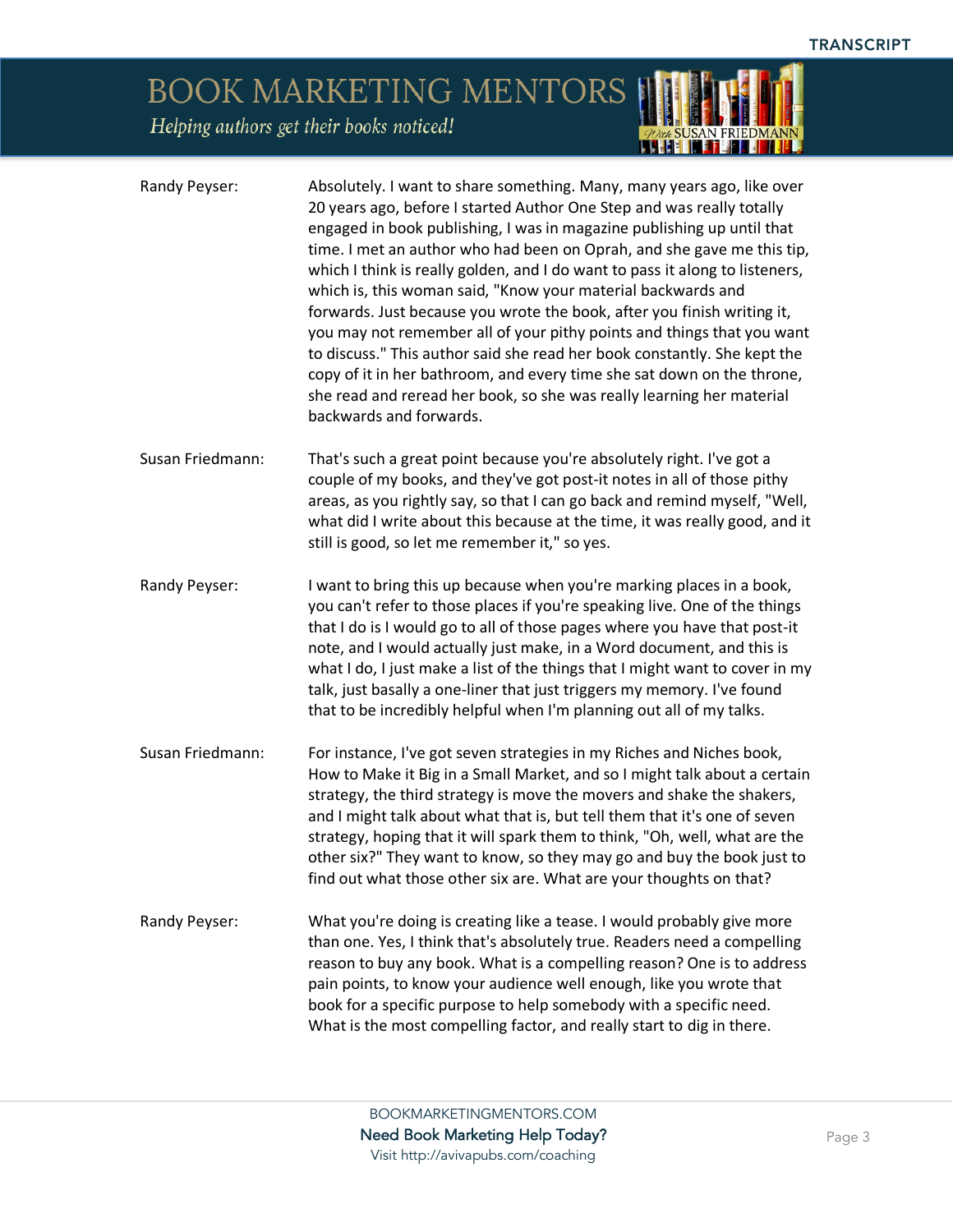BOOK MARKETING MENTORS

|                  | I heard a speaker one time, a marketer many years ago who said, "A<br>mind does not like an open loop." What you're talking about like when<br>you say one, two, or three tips out of seven, you've created an open<br>loop, and a mind wants to close the loop. The way they do that is<br>obviously by buying the book.                                                                                                                                                                                                                                                                                                                                                                                                                             |
|------------------|-------------------------------------------------------------------------------------------------------------------------------------------------------------------------------------------------------------------------------------------------------------------------------------------------------------------------------------------------------------------------------------------------------------------------------------------------------------------------------------------------------------------------------------------------------------------------------------------------------------------------------------------------------------------------------------------------------------------------------------------------------|
| Susan Friedmann: | That's exactly what I want them to do. Yeah. In my introduction of you,<br>we talked about you get books in five-star hotels. What's that program<br>about?                                                                                                                                                                                                                                                                                                                                                                                                                                                                                                                                                                                           |
| Randy Peyser:    | I started working with a program that a friend of mind, Jane Ubell-<br>Meyer created about 16 years ago in the Hamptons with all the luxury<br>hotels, and now it's expanded nationally, and it's called<br>bedsidereading.com. What we are doing is that we are placing copies of<br>authors' books in Waldorf Astoria, Shutters on the Beach, Mandarin<br>Oriental, New York and Washington, D.C., the Acqualina in Florida. The<br>idea is that the books are going actually on the bedside, that's why it's<br>called bedsidereading.com. We're getting books placed by the bedside<br>in these five-star high-end luxury hotels.                                                                                                                 |
|                  | When you think about visibility and creating visibility for your book, if<br>you are looking to get your book in front of a key influencer, a CEO, a<br>VIP, a corporate decision-maker who hires speakers, possibly a<br>filmmaker in Hollywood, a celebrity, wouldn't it be beneficial to have<br>your book by the bedside in a luxury hotel? That was the idea behind it,<br>and it's just now being offered to individual authors and indie<br>publishers. Up until this time, it's been major publishers like Penguin<br>Random House, Simon & Schuster, HarperCollins, Hachette, Macmillan,<br>and St. Martin's Press, many others are using the program on a monthly<br>basis because they love visibility marketing, word-of-mouth marketing. |
|                  | We're also doing something more in this program. We're doing high-end<br>photography of your book's cover, all of the books that are featured in<br>all of the hotels per month. Let's say there's 12-15 books per month.<br>They're all photographed and put in a gorgeous display ad that goes into<br>10 national women's magazines, like First for Women, Women's World,<br>Closer, Life & Style, In Touch. I mean, these are magazines that you see<br>in the grocery stores that women readers pick up everywhere.                                                                                                                                                                                                                              |
|                  | This display ad is a gift bag giveaway that features all the books for that<br>month. I want to give you an example. Last month, we had 99,950<br>readers apply for that gift bag giveaway. We're getting huge visibility for<br>the book's cover in nationally-recognized magazines.                                                                                                                                                                                                                                                                                                                                                                                                                                                                 |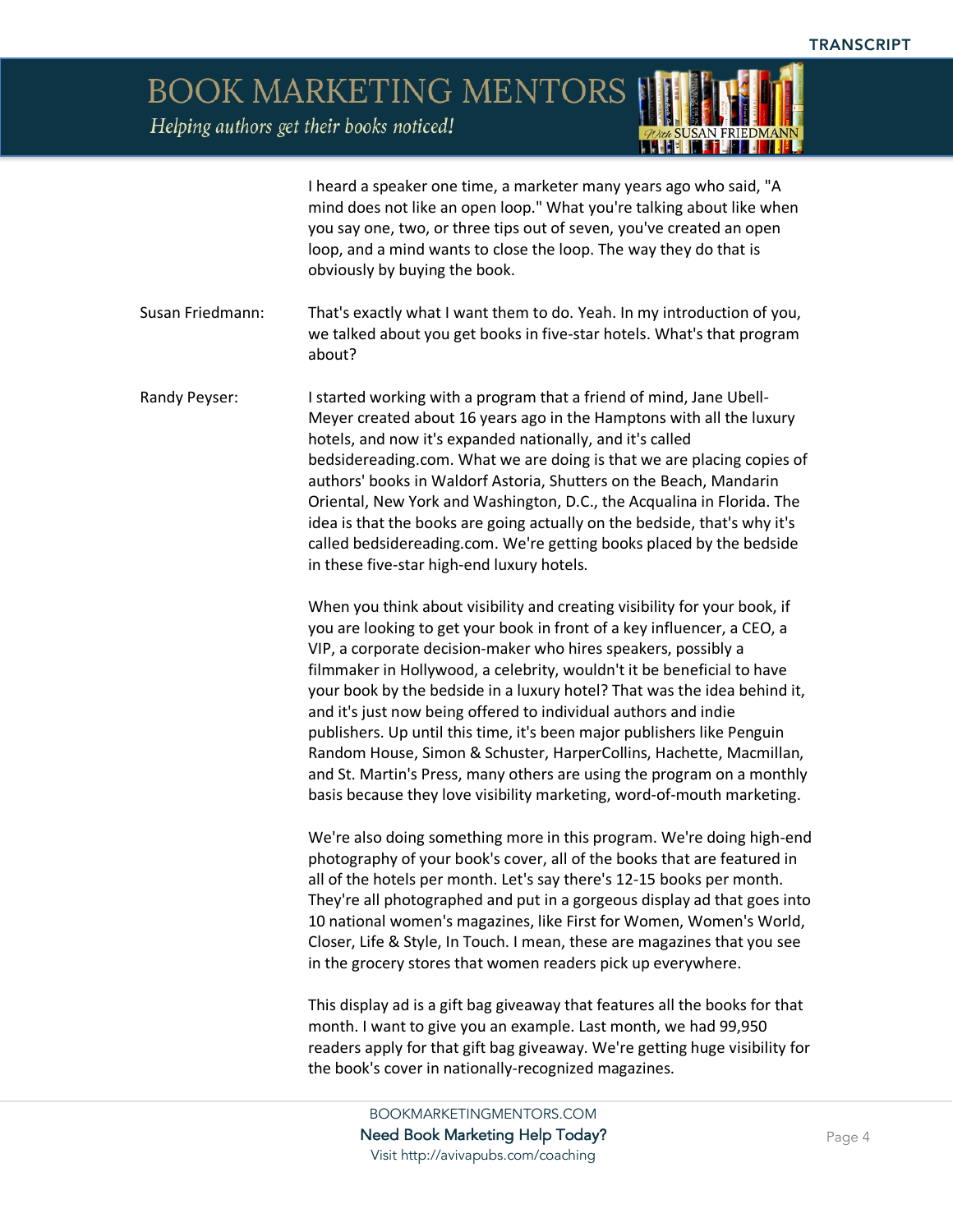BOOK MARKETING MENTORS HILLETS IT

| Helping authors get their books noticed!<br>With SUSAN FRIEDMANN<br><b>REFILE MELL</b> |                  |                                                                                                                                                                                                                                                                                                                                                                                                                                                                                                                                                                                                                                                                                                                             |
|----------------------------------------------------------------------------------------|------------------|-----------------------------------------------------------------------------------------------------------------------------------------------------------------------------------------------------------------------------------------------------------------------------------------------------------------------------------------------------------------------------------------------------------------------------------------------------------------------------------------------------------------------------------------------------------------------------------------------------------------------------------------------------------------------------------------------------------------------------|
|                                                                                        | Susan Friedmann: | That's really exciting. Now, do you actually give these books to the<br>hotel, or do the-                                                                                                                                                                                                                                                                                                                                                                                                                                                                                                                                                                                                                                   |
|                                                                                        | Randy Peyser:    | Yes.                                                                                                                                                                                                                                                                                                                                                                                                                                                                                                                                                                                                                                                                                                                        |
|                                                                                        | Susan Friedmann: | hotels pay for-                                                                                                                                                                                                                                                                                                                                                                                                                                                                                                                                                                                                                                                                                                             |
|                                                                                        | Randy Peyser:    | Yes.                                                                                                                                                                                                                                                                                                                                                                                                                                                                                                                                                                                                                                                                                                                        |
|                                                                                        | Susan Friedmann: | $$ them?                                                                                                                                                                                                                                                                                                                                                                                                                                                                                                                                                                                                                                                                                                                    |
|                                                                                        | Randy Peyser:    | No, the hotel does not pay for them. The author pays for getting the<br>books into the hotels. We have a program for that that's really, really<br>sweet. It is priced so unbelievably low for this kind of service. It's<br>amazing. I'm just very, very excited about getting the word out about it<br>because you never know what's going to happen. I mean, we had one<br>man with a self-published book, and because he did this program, he's<br>now attracting, I think three major publishers are considering it. One of<br>the major movie TV film companies is working with him right now<br>because they're interested in doing a limited TV film series. Just having<br>this kind of connection is so powerful. |
|                                                                                        |                  | Can we promise results? No. Nothing can happen. Magic can happen.<br>I'm excited to see what's happening with it. I tell people there's a reason<br>why all of the major publishers are using it every month. Many of them<br>are booking multiple hotels in the same month, so it's very exciting.                                                                                                                                                                                                                                                                                                                                                                                                                         |
|                                                                                        | Susan Friedmann: | You talked about the idea of offering this to self-published authors. Is<br>that correct?                                                                                                                                                                                                                                                                                                                                                                                                                                                                                                                                                                                                                                   |
|                                                                                        | Randy Peyser:    | Yes. That's exactly who it's for that we're opening it to. I will say that<br>people have to apply for the program. They can contact me if they're<br>interested. All the books are vetted both by us and by the hotels. We<br>have a large variety of genres. For example, we're doing a business, a<br>bedside reading for business programs. If you've written a business<br>book, your book is going to go to the hotels, these five-star hotels who<br>are specifically requesting business books.                                                                                                                                                                                                                     |
|                                                                                        |                  | The same is true, we have one major hotel, a five-star, obviously,                                                                                                                                                                                                                                                                                                                                                                                                                                                                                                                                                                                                                                                          |

they're all five-star major hotels, that they're starting a children's program. They're looking for high quality children's books. Believe me, these hotels, they do their own marketing, and they get the word to their lists as well, so there's even more expanded publicity. We're doing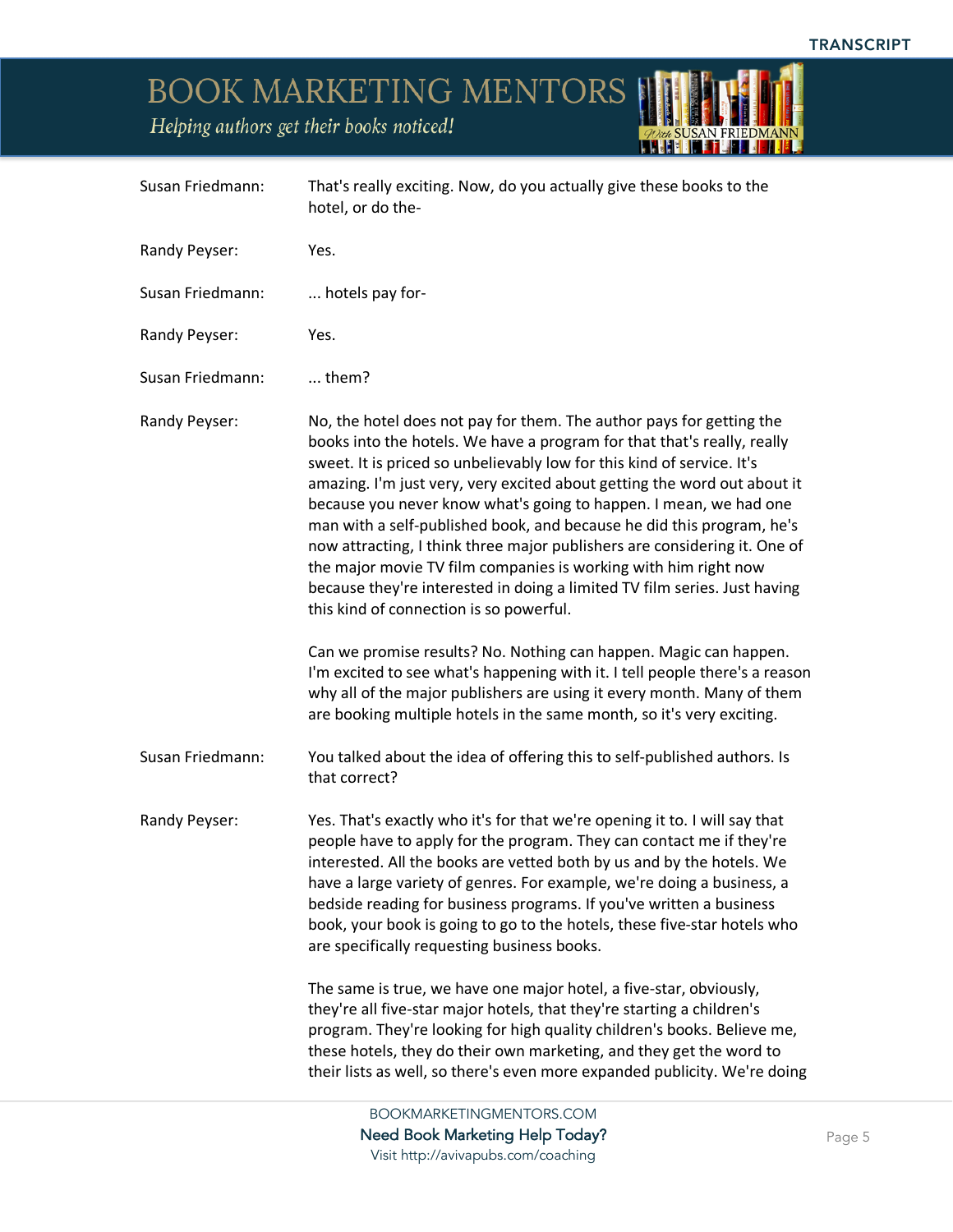**BOOK MARKETING MENTORS** 

Helping authors get their books noticed!

memoirs, self-help, some romance. I mean, just this wide variety, some health books. I can tell you that the hotels shy away from mind/body/spirit, politics, and religion. If your books are in those categories, we may or may not be able to place it. It depends on the title, but you're welcome to apply. There's no cost to apply.

- Susan Friedmann: That's a very exciting program. I love the fact that there's the variety now, as you said, of children's books. What a perfect situation to have that available because who buys children's books but parents and grandparents, and these are the kinds of people who could potentially stay in these luxury hotels.
- Randy Peyser: Oh, yeah. Absolutely.
- Susan Friedmann: How about self-published books being bought by traditional publishers. I know that so many of my authors feel that they need their book to be published by a traditional publisher; however, starting out, and in a selfpublished version, and then transitioning, talk to us about that possibility.
- Randy Peyser: Yes. I sell books directly to publishers. If it's fiction, I send them to literary agents, but I secure the agents for them, and for nonfiction, I sell books directly to publishers. I have sold self-published books before. It's a little bit tougher, so I'm going to tell you what the publishers are looking for because this is what you need to know. It's really, really critical.

They're going to ask me a series of questions, and every single of them, I promise you, is going to ask me this. They're going to ask me when did the book come out, number one. Number two, how many copies have sold? If your book's been out a long time, and you don't have a whole lot of copy sold, the conversation ends right there. The best scenario is the book's been out for under a year, and a lot of copies are just selling. Obviously there's a need for it. It shows the author is marketing and putting themselves out there. The third question they're all going to ask me is about the size of your social media following. Believe me, 15, 20 years ago, nobody was saying, "Tell me about the author's social media." Now it's the third question out of their mouth. They're also going to ask me who do you have left to sell it to?

As you can tell from all these questions, they're all statistical. They're all about the numbers. I want to give you some ideas as to how you can increase your numbers with a self-published book because I was able to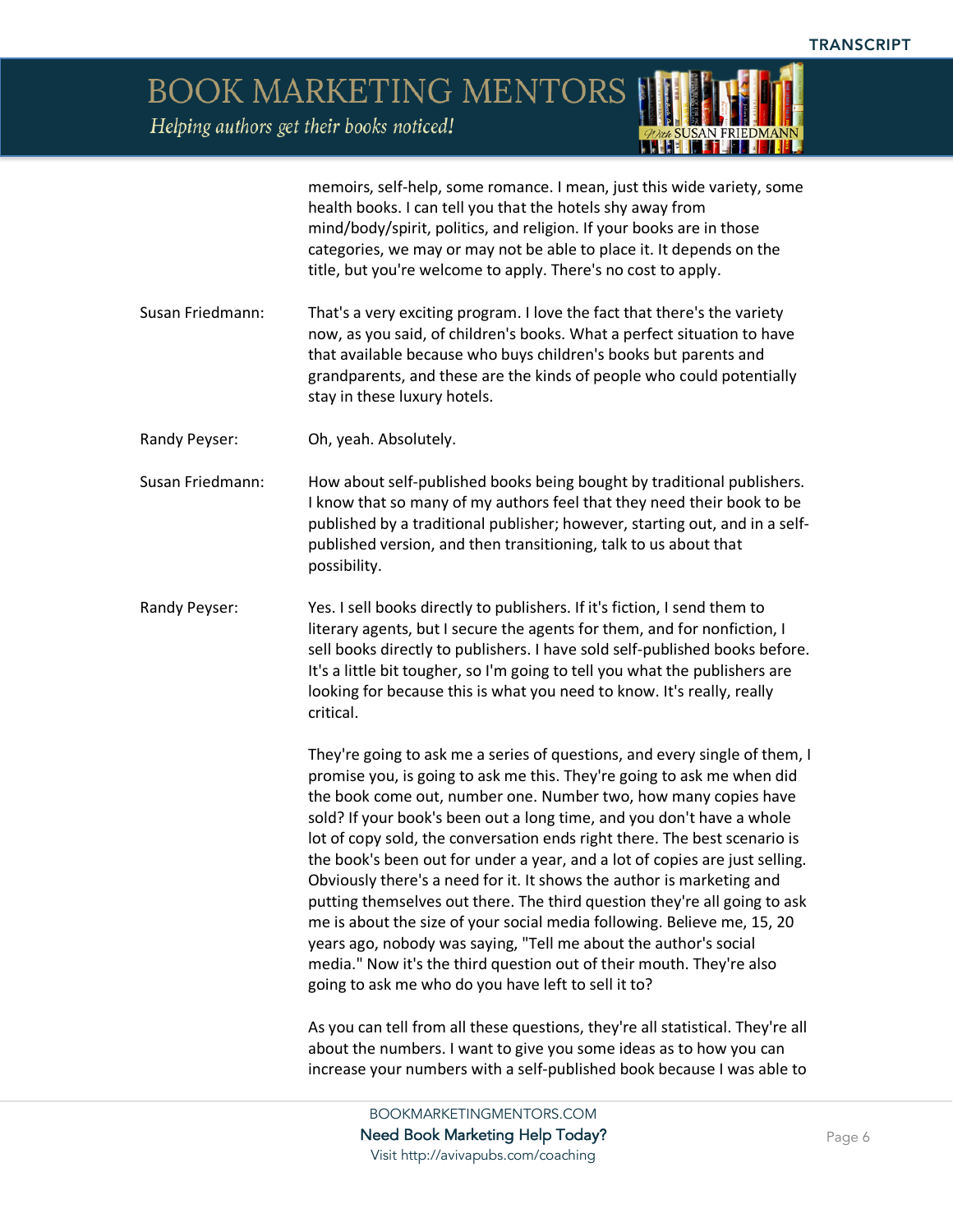**BOOK MARKETING MENTORS** 

Helping authors get their books noticed!

get a self-published actually novel this past year under contract with a top agent because the author is going through book clubs, and she is selling a hundred books a month. Those are good numbers for a selfpublished author, obviously, so your numbers have to be strong.

Another way that I can sell a self-published book is if you've just put it out, and it's only been out maybe a month or two. Then you can have smaller sales because then I can say, "Oh, she was just testing a beta market," or, "He was just testing a beta market," and I've gotten books sold that way, but the longer your book is out, and the fewer your sales are, that's like an impossible investment for a publisher make.

Susan Friedmann: Talk to us more about these numbers. You say a hundred if, let's say, they're being sold through book clubs. What if they're being sold through other avenues, through Amazon, obviously, or their own, they've got their own following, for instance. What kind of numbers are we really looking at for somebody to take them seriously?

Randy Peyser: It's a funny question because, one, it depends on the content itself because I think earlier you mentioned various niche markets and things like that, so really depends on the market size overall. That's part of the equation, but many years ago, I had an agent who said, "Randy, it's all come down to publishers sitting with their calculators, and they're comparing one person's numbers to another." If they have a person with a 60,000-person list, and they have a bunch of launch campaign partners all whom are the big-mouth people who are getting the word out of the book, and you're showing consistent sales, obviously, you can't fight that if you're an author with a thousand books sold; however, if you have 10,000 books sold or even 5,000 books sold in a shorter period of time, let's say within six months, somebody's going to take notice.

> Yes, there can be smaller numbers than that. If you show that you're working in some big marketing thing that's about to happen, maybe you're doing some kind of joint venture with another person or you're going to start doing festivals, and all of a sudden, you can show that you're creating buzz. There's interest in your book. What I tell people is, what can you do to get a publisher to raise their eyebrow?

> As I was sitting with a publisher a couple of years ago at BookExpo America ... That's where I go every single year. It's an annual trade show for the publishing industry. I call it the feeding frenzy of the publishing industry. That's where I go to pitch every single year, all with the New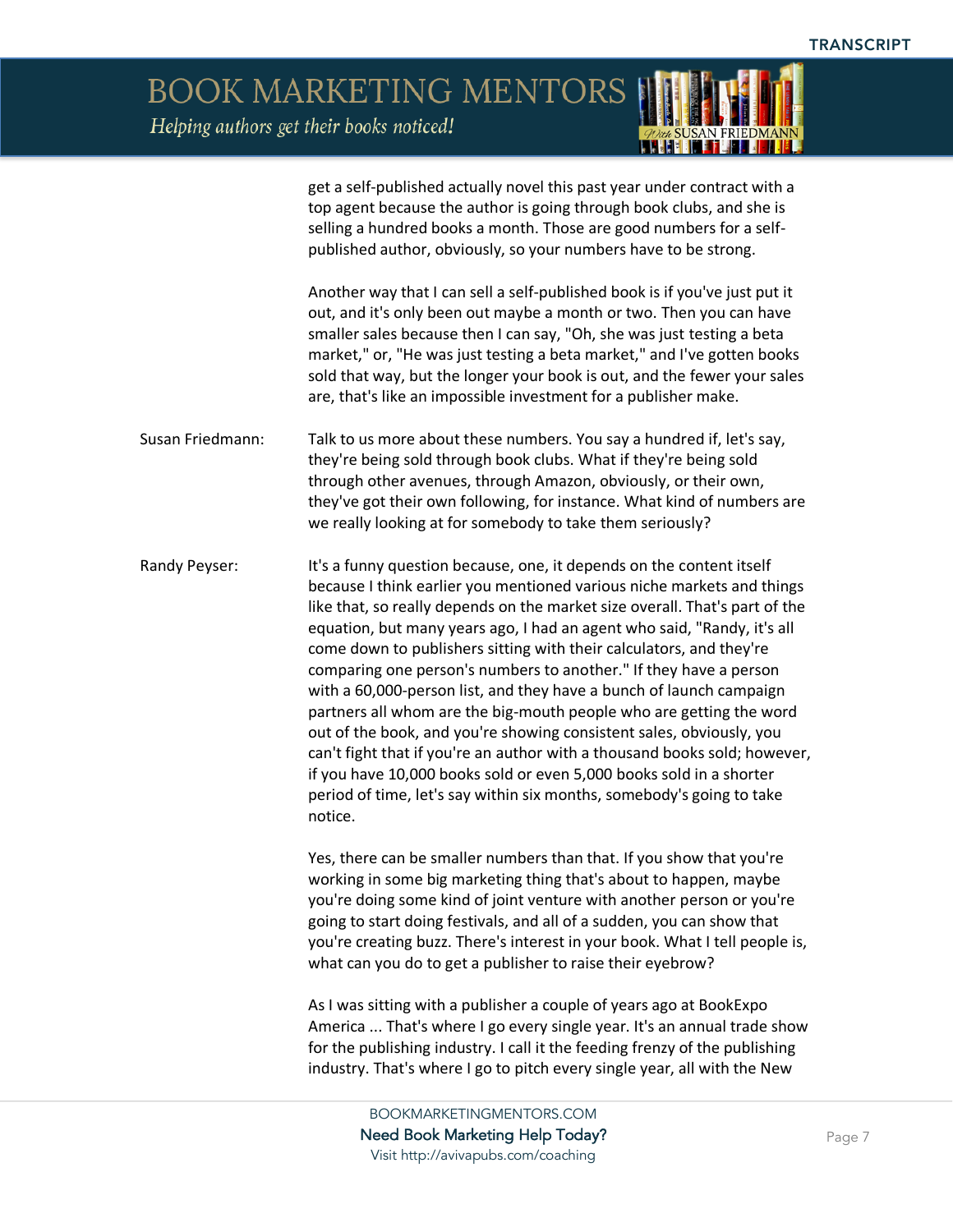*ODuch SUSAN FRIEDMAN* 

BOOK MARKETING MENTORS

|                  | York Publishers and the agents and everybody's looking for their big<br>deal. It's just exciting. I had 41 meetings in three days at last year's<br>show. It was just phenomenal. I got six of my authors 11 contracts<br>between them, which was pretty phenomenal too.                                                                                                                                                                                       |
|------------------|----------------------------------------------------------------------------------------------------------------------------------------------------------------------------------------------------------------------------------------------------------------------------------------------------------------------------------------------------------------------------------------------------------------------------------------------------------------|
|                  | I was sitting with one publisher who told me he gets 10,000 inquiries a<br>year. 10,000 submissions. That's roughly 860 a month. Then it's my job<br>to help people, like the self-published authors, get to the top of that<br>pile. I'm always thinking, how can we tip the sale in the author's favor.<br>What is it that I need to say or to write that will really get them<br>absolutely compelled, absolutely compelled to consider that<br>manuscript? |
|                  | Part of the formula has to do with the topic. What is trending right<br>now? Have you written a book that's in the news? For example, I had a<br>book that just came out recently called Slave: A Human Trafficking<br>Survivor Finds Life. It's a memoir. Got it sold instantly on the show floor.<br>I didn't even have to show the publisher the writing. I just talked about<br>the topic. The publisher said, "It's sold. I bought it."                   |
|                  | I got home, and we worked out the deal with the client. It was<br>hysterical. It was so funny, but that book is being considered by three<br>Hollywood movie producers right now. That's very, very exciting. What<br>is the compelling need from a publisher's perspective because they're<br>looking at trends, marketplace, excuse me, like what's selling now?                                                                                             |
| Susan Friedmann: | As soon as you said that, I was like, "Oh my goodness. Yes. That has to<br>be a definite." Anything to do with trafficking at the moment is really<br>hot, so I can totally understand why they went for it. That's fantastic.<br>Randy, how about mistakes that you see authors make, shy or<br>otherwise?                                                                                                                                                    |
| Randy Peyser:    | Well, one of the things that I tell people is never tell a publisher that you<br>know your book is going to be a New York Times best seller. Never tell<br>them that it's going to be a best seller. That's one of the things in terms<br>of publishing because they'll just roll their eyes because we have to<br>prove everything with the numbers.                                                                                                          |
|                  | Other mistakes I would say, and I've seen this actually quite frequently,<br>and these are so easily correctable: Typos on websites completely turn<br>publishers or media off or readers off because it makes you look<br>unprofessional, and the message, the way the message is worded is<br>very, very critical to getting readers to buy. People are over-hyped.                                                                                          |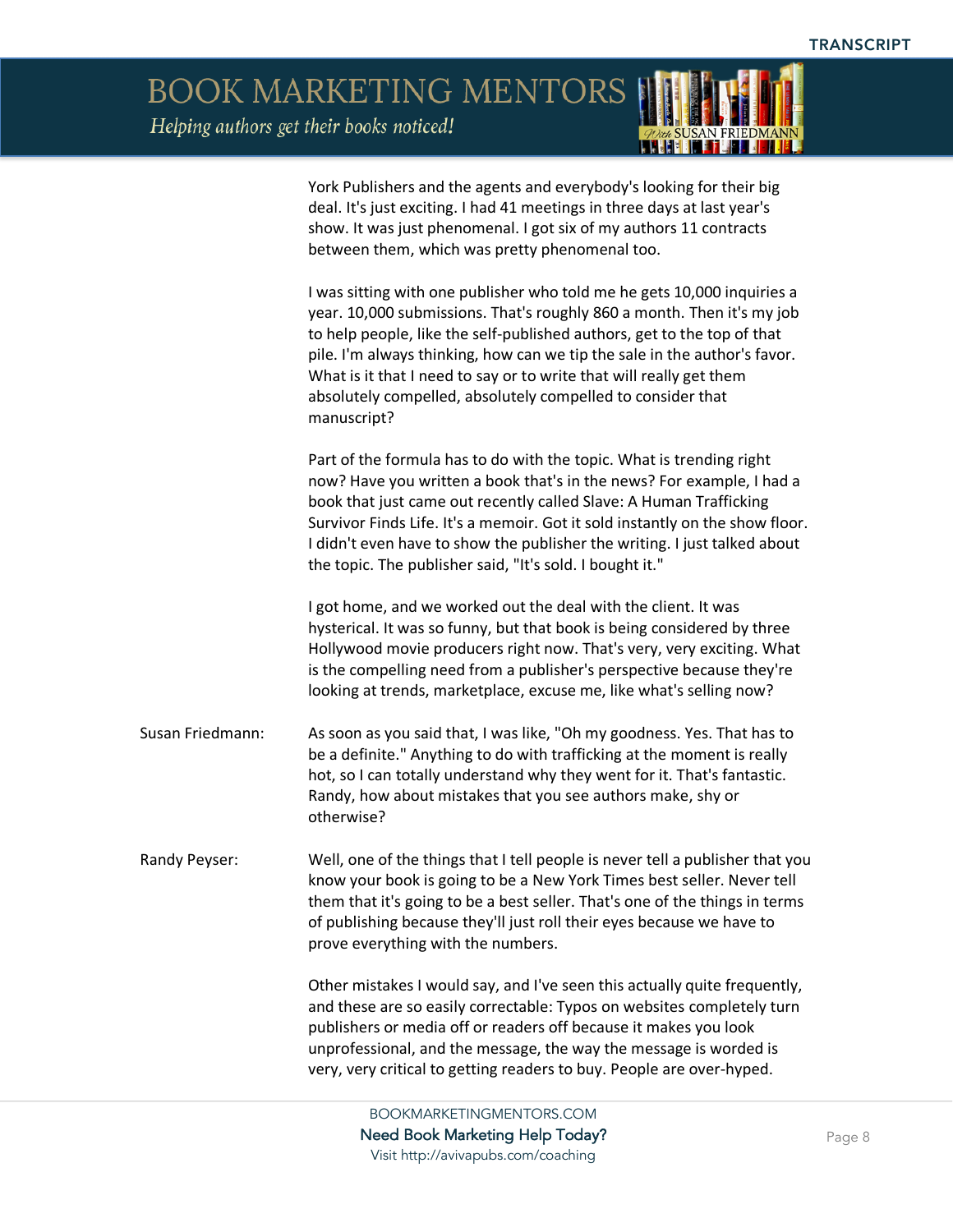BOOK MARKETING MENTORS

|                  | They're skeptical, I think most people are skeptical by nature. You've<br>gotta be careful with the kind of text that you're using to position<br>yourself correctly. I really just can't overstate that.                                                                                                                                                                                                                                                                                                                                                                                                                                                                                                                        |
|------------------|----------------------------------------------------------------------------------------------------------------------------------------------------------------------------------------------------------------------------------------------------------------------------------------------------------------------------------------------------------------------------------------------------------------------------------------------------------------------------------------------------------------------------------------------------------------------------------------------------------------------------------------------------------------------------------------------------------------------------------|
|                  | I have this joke, for example. There's a lot of marketing professionals,<br>and you could probably go on a lot of marketer sites and you'll see, the<br>basic, some variation of this phrase. "We'll make your text sizzle." I tell<br>people, "The only thing I want sizzling is a fajita platter at a nice<br>restaurant a lunch time," and if you hear the word sizzle, run faster than<br>a cow being chased by a McDonald's truck because it's an overused<br>word. Now, what I like to say is, "I know all 26 letters from A to Z, and I<br>use them in varying combinations to bring the brilliance in you out." It's<br>just like having fun with language compels people. Just making it more<br>lively compels people. |
|                  | Another thing would be to get very high quality endorsements, the<br>higher you can. Short endorsements. One mistake would be paragraph-<br>long endorsements like on the back cover of a book, or even on a<br>website. People usually don't read all of that. Just one or two sentences<br>max.                                                                                                                                                                                                                                                                                                                                                                                                                                |
| Susan Friedmann: | I know that one of the things that authors struggle with too is really<br>honing down that message for into, let's say, one or two sentences. I ask<br>them, "Well, what's your book about?" and 15 minutes later, they're<br>still telling me what it's about, and they've already lost me. Honing that<br>message in to just a few crisp words is really challenging.                                                                                                                                                                                                                                                                                                                                                          |
| Randy Peyser:    | I'd like to give all of the listeners a very quick tip for their 30-second<br>promotional because basically what you're talking about? After I give<br>this tip, I'd like to talk a little bit about how you network at events to<br>help promote your book. The tip is, I help who do what. I help who.<br>Who is your audience? Who is your target market reader? I help moms.<br>I help women under 40. I help people with disabilities, whatever it is, I<br>help who do what? It's very crisp and to the point. You've gotta be able<br>to narrow that down, even if you've written memoir.                                                                                                                                 |
|                  | I wrote a book called Crappy to Happy. It's my life story. After each of<br>my stories, I have tips about how I overcame some experience that's<br>related in that story, and those tips are either inspirations or insights for<br>readers. They're short. They're pithy. They're only two or three<br>sentences a piece. I help who do what? I help, one of the things I say is I<br>help people whose income is trickling slower than an intravenous drip<br>to figure out some of the blocks so that they can get their income                                                                                                                                                                                               |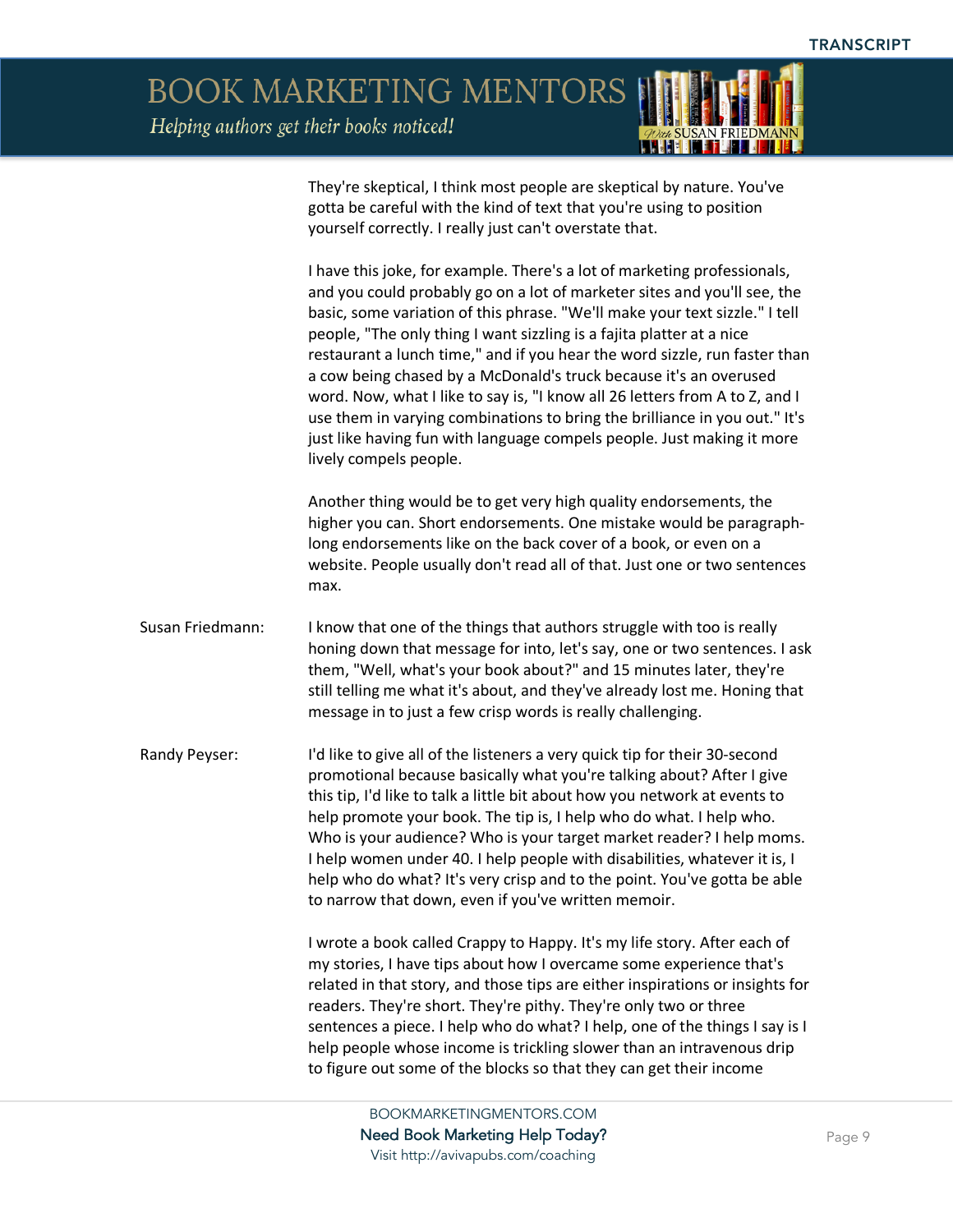**BOOK MARKETING MENTORS** 

Helping authors get their books noticed!

flowing again. [inaudible 00:24:06] to that. I help who do what? That's a real basic formula. Easy, easy to figure that out.

Susan Friedmann: I love that. That's very fun, and it really grabs your attention because you're like, "Well, how do you do that?" which is obviously the response that you want people to have.

Randy Peyser: Yes, and then that's where when you talk, Susan, about the teasers. You can say, "I have ... " People like numbers. They like to quantify things. "I have a five-step program, a six step program. I have a four-step program," whatever it is. It's simple. It's easy. People like terms like simple and easy. You never want to use the word work and all things that sound like struggle or hard in your promotional talk, your networking talk, but some simple tips. That's one of the things that I want to suggest.

> I mentioned I want to give shy authors some other tips for networking. In fact, I once had a publisher ... I was in New York at a big networking party. It's all, a lot of big wigs and a lot of people hoping to get their books sold, and I'm pitching, but I was speaking to this publisher, and he said, "Randy. How do you do it?" I said, "Do what?" He goes, "You just walk up to people," and he goes, "and I'm just terrified of doing that." Now, this is a publisher who stands about 6'5", and he was still intimated. New authors, you're in good company. Don't feel bad about it. You're new at this.

This is what I told him. I told him, "Pretend you're a golden retriever." As you're walking up to somebody, just think about a golden retriever. "Hi? Got a stick? Got a ball? Want to play?" The first tip I have is just pretend you're a golden retriever. You're going to approach somebody with a happy smile, and a "let's play together" attitude.

Now, here's another piece of the equation. What I'll do when I walk up to somebody, I'll say in these exact words. Notice I don't say my name or their name because often in networking events, people are wearing name tags. They're not going to remember your name anyway, and you're not going to remember their name at first. I walk to somebody, and I say, "Hi. What is it you do?" or, "What is it you're up to?" That's it. Then you can hear what their agenda is. Then you can position your response, if it relates to your book, then you can position your response and include your book title in it. I help so-and-so do what? "Well, I help women like you do blah, blah, blah," and then you can say, "I'm the author of this book."